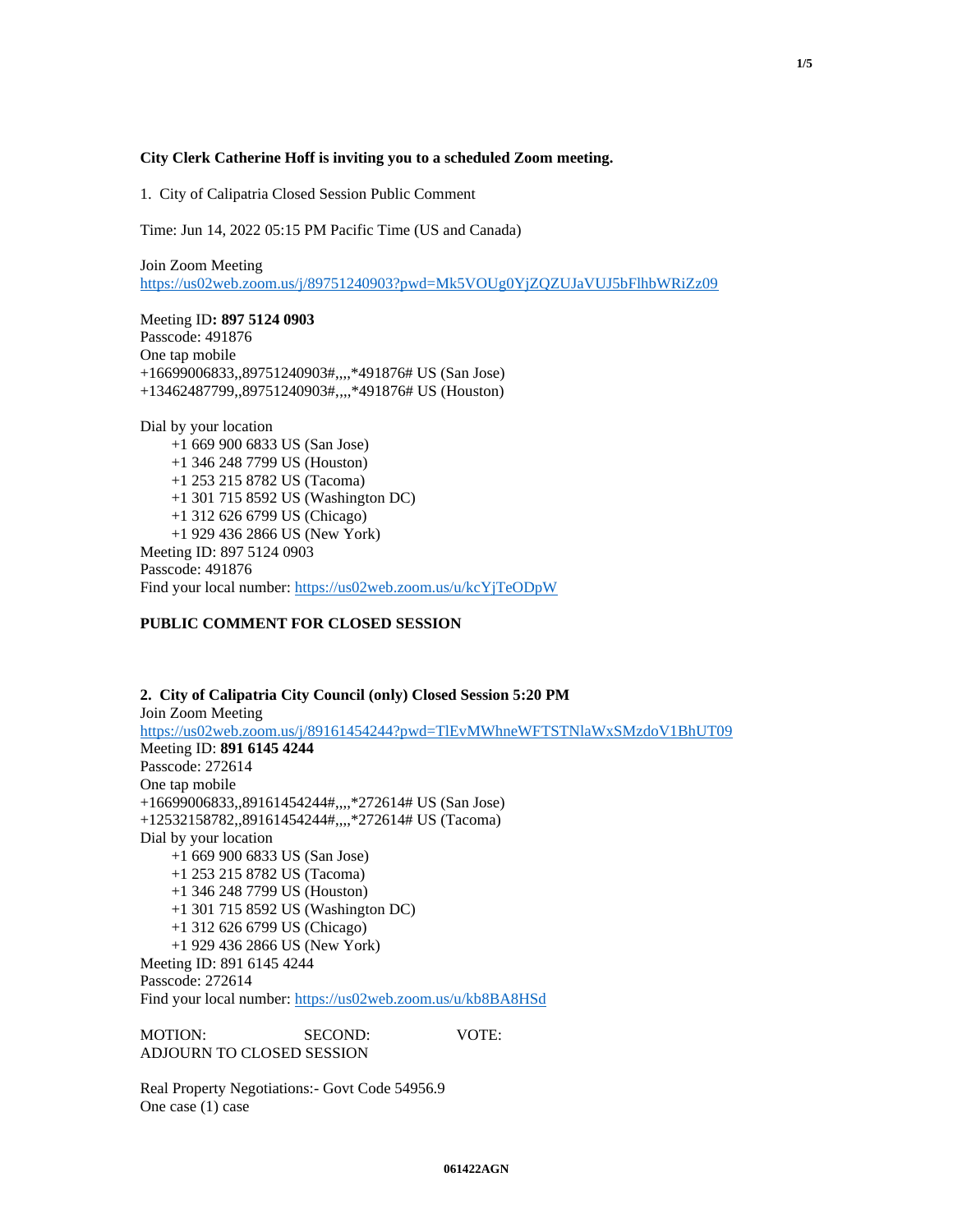Public Employment Performance – Govt Code 54957.9 One (1) case

MOTION: SECOND: VOTE: RECONVENE TO OPEN SESSION

**3. City of Calipatria City Council Meeting 6:00 PM** Join Zoom Meeting <https://us02web.zoom.us/j/83062998230?pwd=WUVRKzA0eWpXMFhRbWVVS0oxK1pPZz09> Meeting ID**: 830 6299 8230** Passcode: 317147 One tap mobile +16699006833,,83062998230#,,,,\*317147# US (San Jose) +12532158782,,83062998230#,,,,\*317147# US (Tacoma) Dial by your location +1 669 900 6833 US (San Jose) +1 253 215 8782 US (Tacoma) +1 346 248 7799 US (Houston) +1 312 626 6799 US (Chicago) +1 929 436 2866 US (New York) +1 301 715 8592 US (Washington DC) Meeting ID: 830 6299 8230 Passcode: 317147 Find your local number:<https://us02web.zoom.us/u/kcLfbx5T1E>

> City of Calipatria June 14, 2022 6 PM

# ZOOM MEETING OF THE CITY COUNCIL OF THE CITY OF CALIPATRIA IF NOT SPEAKING PLEASE MUTE YOURSELF AGENDA

CALL TO ORDER:

PLEDGE OF ALLEGIANCE:

INVOCATION:

ROLL CALL: **Mayor:Javier Amezcua,MayorProTem:Maria Nava-Froelich,Huston Hisel, Hector Cervantes, Sylvia Chavez** PRESENT: ABSENT: ALSO PRESENT:

#### MAYOR'S MESSAGE/PUBLIC COMMENT

At this time the Council will hear comments on any agenda item and on any item not on this agenda. Personal attacks on individuals, slanderous comments or comments that may invade an individual's privacy are prohibited. If you wish to be heard, please stand and address yourself to the Mayor, we request that you limit your remarks to no more than three (3) minutes.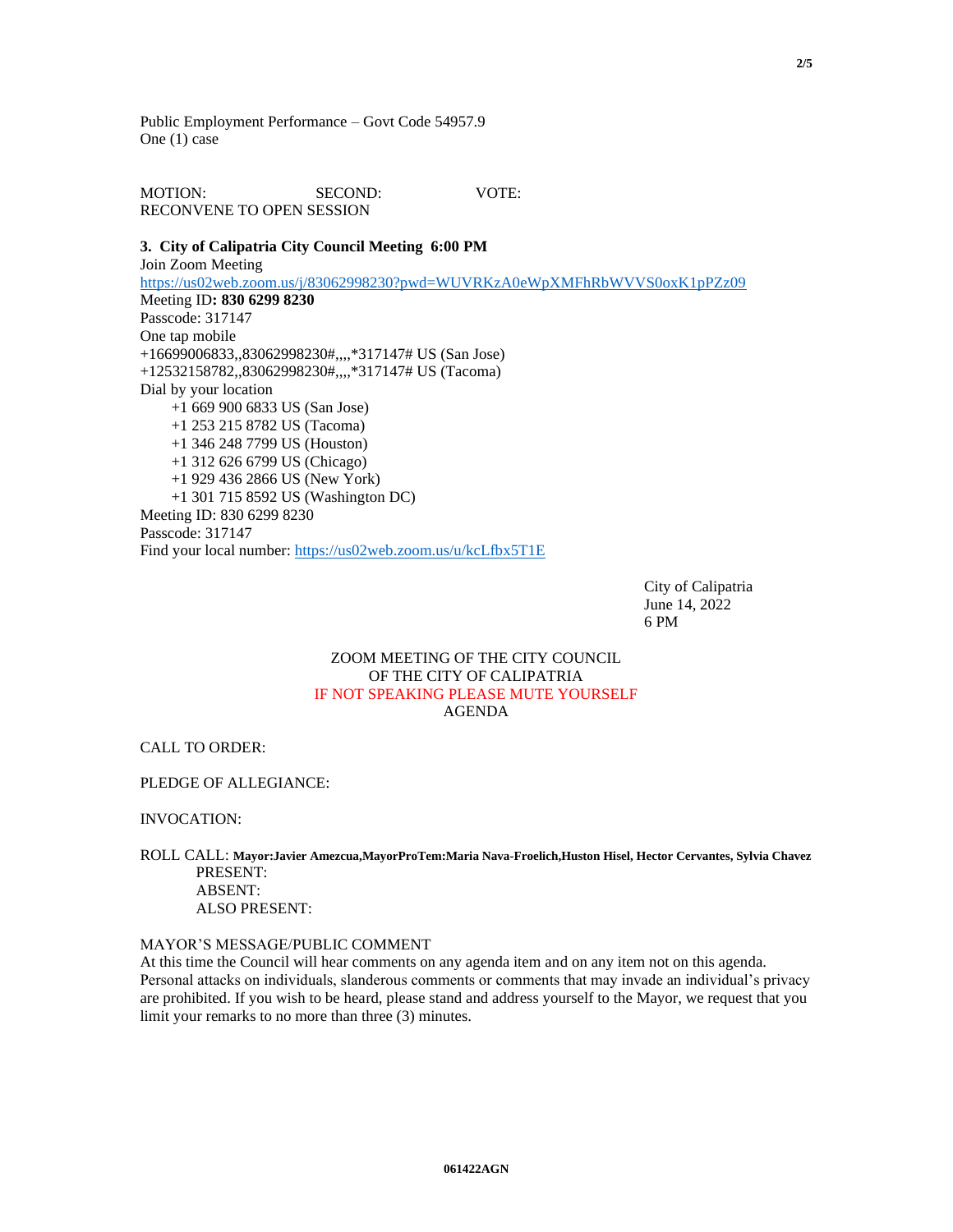# **THIS AGENDA CONTAINS A BRIEF GENERAL DESCRIPTION OF EACH ITEM TO BE CONSIDERED. EXCEPT AS OTHERWISE PROVIDED BY LAW, NO ACTION OR DISCUSSION SHALL BE TAKEN ON ANY ITEM NOT APPEARING IN THE FOLLOWING AGENDA**

ANNOUNCEMENT FROM CLOSED SESSION

1)

2)

### ADJOURN TO PUBLIC HEARING

MOTION: SECOND: VOTE:

**NOTICE IS HEREBY GIVEN** that the City Council of the City of Calipatria (the "City") will conduct a Public Hearing on June 14, 2022 at 6:00 pm, in the City Council Chamber in the City Hall, located at 125 North Park Avenue, Calipatria, CA 92233, to consider adopting increases and adjustments in the current rates for its Solid Waste Service Fees. The rates for the Solid Waste Service Fees are calculated on the basis of the size (in cubic yards) of the refuse containers (i.e., bins or roll off containers) that they use and the number of pick-ups per week.

# **PUBLIC HEARING AND PROTESTS**:

Any record owner of a parcel upon which the Solid Waste Service Fees are proposed for imposition and any tenant directly liable for the payment of Solid Waste Fees (i.e. customer of record) may submit a written protest to the proposed rate increases and CR&R Pass-Through Adjustments to the City's Solid Waste Service Fees; only one written protest will be counted per identified parcel. The City Council will hear and consider all written protests and oral comments to the proposed rate increase at the Public Hearing.

INFORMATION REPORTS Police TBRA- Priscilla Lopez

MOTION: SECOND: VOTE: CONSENT AGENDA 1. Minutes May  $24<sup>th</sup>$ 

NEW BUSINESS MOTION: SECOND: VOTE: RESOLUTION 22-27 C. Hoff- City Clerk

A RESOLUTION OF THE CITY COUNCIL OF THE CITY OF CALIPATRIA DECLARING A NEED TO HOLD COUNCIL MEETINGS VIA TELECONFRENCING PURSUANT TO CA ASSEMBLY BILL 361

WHEREAS, The City of Calipatria has declared that a state of emergency exists as authorized by California Health & Safety Code section 101080; and

WHEREAS, on March 4, 2020, the Governor of the State of California declared an emergency based on the threat of the COVID-19 coronavirus (COVID-19) within the state; and

WHEREAS, on March 5, 2020, Imperial County ("County") declared a local health emergency throughout the County based on the imminent and proximate threat to public health from the introduction of COVID-19 in Imperial County; and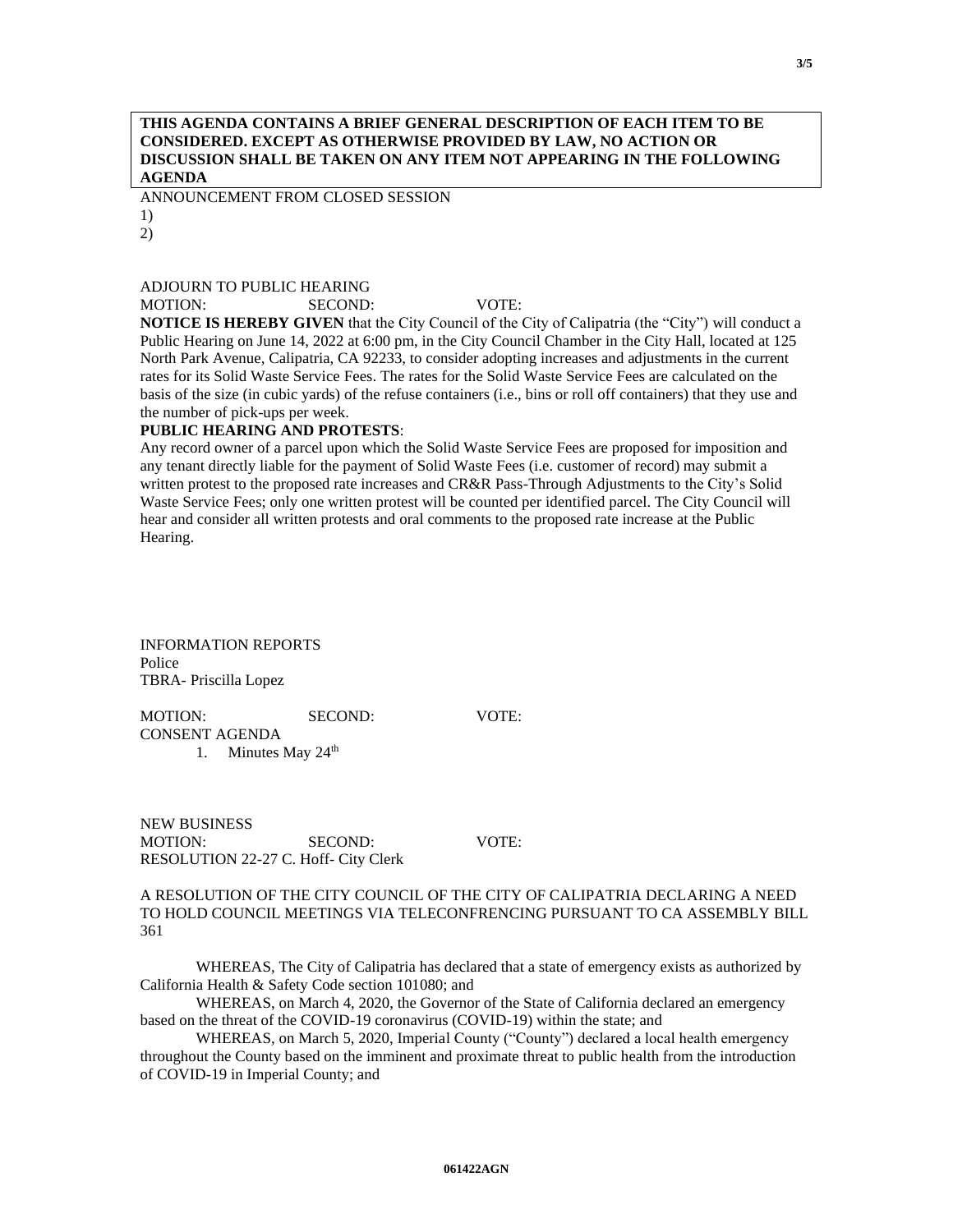WHEREAS, the California Legislature adopted, and the Governor signed into law California Assembly Bill 361 which permits local agencies to hold meetings via teleconferencing if necessary due to an existing state of emergency; and

WHEREAS, the City has adopted a procedure for members of the public to present public comments during Council meetings that are held using teleconferencing technology; and

WHEREAS, the Council has reconsidered the circumstances of the state of emergency:

NOW THEREFORE THE CITY COUNCIL OF THE CITY OF CALIPATRIA, CALIFORNIA, DOES HEREBY RESOLVE AND FIND AS FOLLOWS:

1. That the current state of emergency continues to directly impact the ability of the Council member to meet safely in person; and

2. That the County of Imperial and the State of California continue to impose or recommend measures to promote social distancing;

3. It is therefore necessary to continue to hold City Council meetings via teleconferencing.

IT IS FURTHER RESOLVED that the City Manager shall place a similar resolution on the Council's agenda within 30 days so that the Council may reconsider the need to hold City Council meetings via teleconferencing.

MOTION: SECOND: VOTE: RESOLUTION 22-28 R. Medina- City Manger

A RESOLUTION OF THE CITY COUNCIL OF THE CITY OF CALIPATRIA AWARDING A CONTRACT FOR DESIGN ENGINEERING SERVICES FOR THE EASTSIDE STORMWATER DRAINAGE IMPROVEMENT PROJECT

WHEREAS, the City of Calipatria was awarded grant funds in the amount of \$3,931,601 from the Urban Flood Protection Grant Program administered by the California Natural Resources Agency in 2021; and

WHEREAS, the awarded grant funds will be used to improve the eastside stormwater drainage system to alleviate flooding within the eastside portion of the City; and

WHEREAS, the City of Calipatria sent out a Request for Proposal (RFP) on April 7, 2022, for Design Engineering Services for the said project; and

WHEREAS, no proposals were received by the due date of April 21, 2022, from any engineering firms; and

WHEREAS, the City of Calipatria requested The Holt Group, Inc. to submit a Proposal after the due date as no proposals were received by the due date; and

WHEREAS, the City of Calipatria received a qualified proposal from The Holt Group, Inc.; and

NOW THEREFORE LET IT BE RESOLVED, that the Calipatria City Council hereby;

1. Certifies that the above recitals are true and correct; and

2. Awards a contract for Design Engineering Services to The Holt Group, Inc. in the amount of \$275,000; and

3. Delegates and authorizes the City Manager to sign, execute, and submit all documents as applicable to the proposed project.

MOTION: SECOND: VOTE: RESOLUTION 22-29 R. Medina City Manager

A RESOLUTION OF THE CITY COUNCIL OF THE CITY OF CALIPATRIA RESCINDING RESOLUTION 18-31 AND ESTABLISHING RESIDENTIAL AND COMMERCIAL SOLID WASTE FEES FOR CR&R AS PER EXHIBIT A

THEREFORE BE IT RESOLVED that the city council of the City of Calipatria approve the residential rate fee increase; effective July 1, 2022.